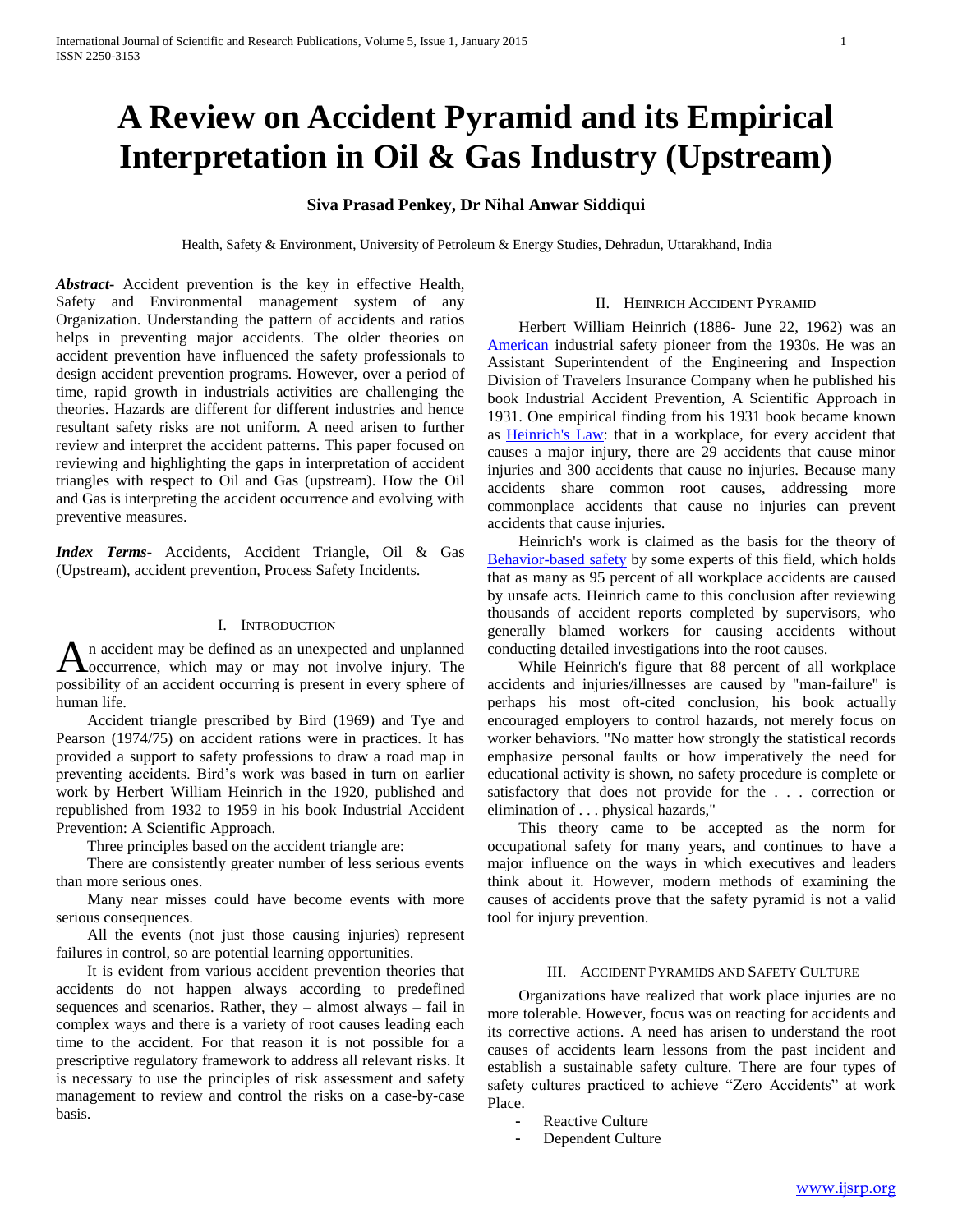International Journal of Scientific and Research Publications, Volume 5, Issue 1, January 2015 2 ISSN 2250-3153

- Independent Culture
- Interdependent culture

 For all the above stages to progress, the pattern of accidents, the pyramid structure became vital for emulating accident prevention program.

#### IV. ACCIDENT DATA MANAGEMENT IN OIL & GAS INDUSTRY

 Learning lessons from accidents is vital in order to avoid accidents in the future. Knowledge of past accidents serves as important input to risk assessment with respect to hazard identification, consequence evaluation, decision support, and identification of high risk areas.

 40-years' experience of worldwide offshore accident history is systemized and stored in DNV GL's Worldwide Offshore Accident Databank - WOAD.

 Technical information about approximately 3700 offshore units including mobile drilling unit's location and operation mode at any time is available. This helps the Oil & Gas industry for developing their accident prevention program.

 Data on a number of parameters such as name, type and operation mode of the unit involved in the accident, date, geographical location, chain of events, causes and consequences, and evacuation details are available.

 International Association of Oil & Gas Producers (OGP) has been collecting the safety incident data since 1985. It is having largest data base of safety performance in E&P Industry. About fifty member Organization of Oil and Gas participate in annual benchmarking process which focuses on accidents and injuries in the sector. The accident pyramids resulted from these comparative studies are different from the Heinrich theory.





 These incident triangles of OGP pertinent to three consecutive years helped the Oil & Gas Industry to further design accident prevention programs. It also released Life saving rules (OGP Life saving rules, OGP report no 459) intended for Oil & Gas Industries. It is interpreted that 67% of fatal accidents would have been reduced by implementing life saving rules. These are rules consists of icons with simple text providing simple communication on prevention of accidents. These life saving rules are prepared based on accident data and pyramids in Oil and Gas Industry. There is an increase in work hours by 2% and decrease in fatalities.

#### V. SUMMERY AND CONCLUSION

 Heinrich's Accident pyramid helped the industry to look ahead for prevention of accidents. It has brought an insight to understand the sequence of serious accident occurring and accordingly the Organizations have proactively designed their accident prevention programs. However, rapid and diversified industrial activities, many hazards increased and accordingly the risk of serious accidents increased. The research on post Heinrich proposal suggested to revalidation of the theory and Organization to relook into their specific hazards and risk controls to prevent serious injuries at work place.

#### **REFERENCES**

- [1] Hopkins, Andrew, "Thinking About Process Safety Indicators," Working Paper 53, Paper prepared for the Oil and
- [2] UK Health and Safety Executive (HSE), "Step-By-Step Guide to Developing Process Safety Performance
- [3] Center for Chemical Process Safety, Guidelines for Process Safety Metrics, American Institute of Chemical Engineers, New York, 2009; [3]
- [4] Gas Industry Conference, Manchester, UK, 2007. [7]
- [5] Health + Safety At Work, The Official Magazine of IIRSM, September, 2014.
- [6] Indicators, HSG254," Sudbury, Suffolk, UK, 2006; [9]
- [7] Lessons from past accident analysis
- [8] National Safety Council, Chicago, Illinois, U.S.A, 60611, Accident Prevention Manual for Industrial Operatios, Accident facts, 1991
- [9] Safety Management, A Comprehensive Approach to Developing a sustainable system, Dr. Chitram Lutchman, Dr Rohanie Maharaj, Eng. Waddah Ghanem, 2012 by Taylor & Francis Group, LLC
- [10] Safety of offshore oil and gas operations: